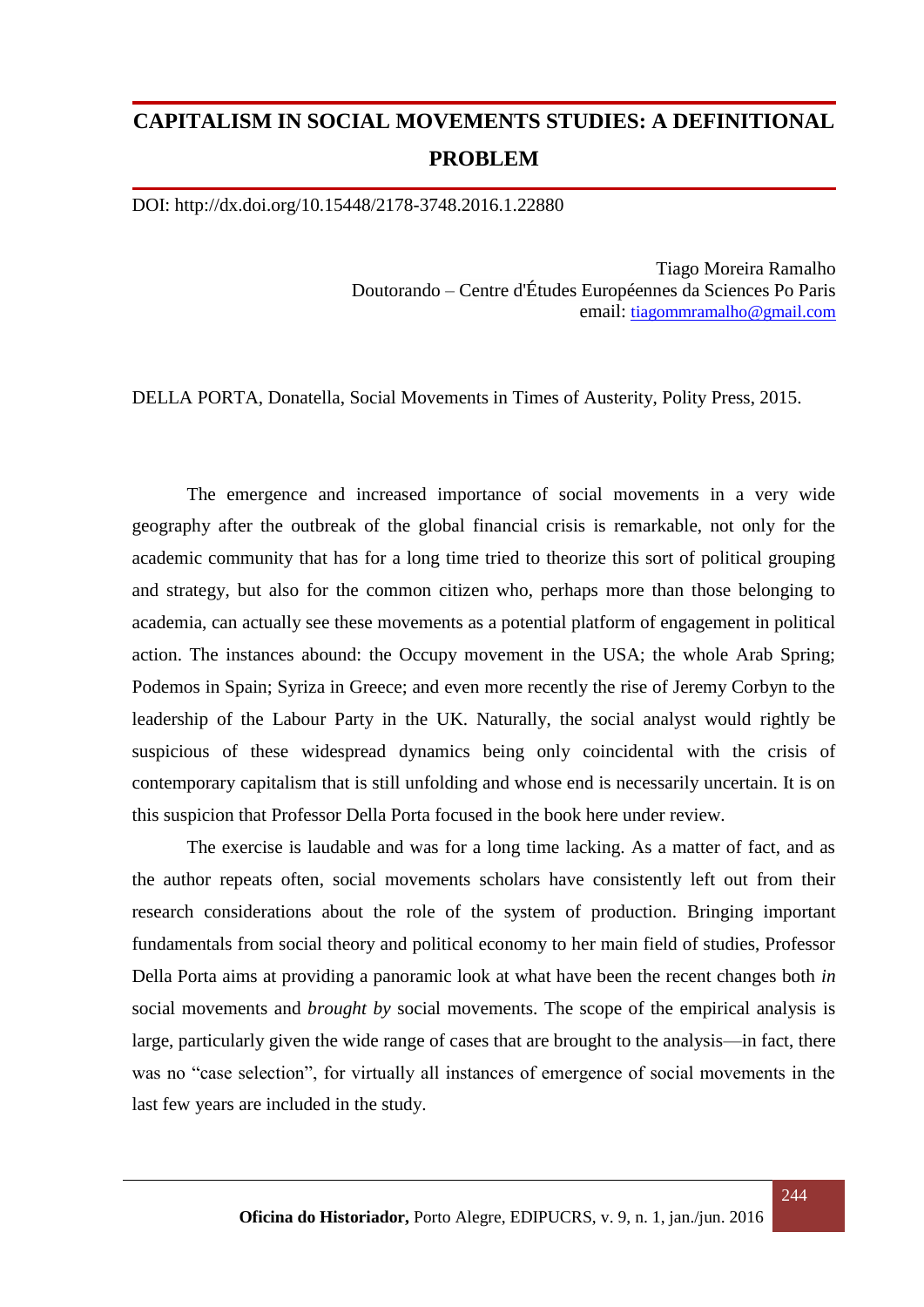Yet, in this "exploratory" book, as the author describes it in her concluding remarks (indeed, one cannot help wondering what is the meaning or purpose of such qualification how is a work in social analysis not "exploratory"?), there seems to be a permanent tension in the actual definition of the problem. The insertion of "capitalism" in the analysis of social movements can be manifold, and lack of precision can bring about confusion. In fact, at the start of the book one gets (perhaps wrongly) the impression that Professor Della Porta's aim is to insert capitalism as a *structure* in the analysis of social movement's *agency*. However, for most of the book it seems that capitalism is taken just as the structure against which social movements act. There is an important difference between the two that is deserving elaboration.

To place capitalism as a relevant structure in which social movements operate would imply a deeply relational ontology able to provide an analysis as to how social movements are shaped by the capitalist system of production and related phenomena. This would lead to a broad analysis necessarily involving *classes* (the plural is relevant, as will be discussed below), their relations, but also the state and its place and role in the whole dynamics. The different temporalities of which Professor Della Porta writes about throughout the book would here be particularly significant, for not only would capitalism be relevant as context but also as *variable* in the most precise sense of the term. Such a research effort would certainly be complex; however, it would be the necessary enquiry if the aim is to actually bring capitalism into the study of social movements.

What ends up being done in the book is an analysis of how social movements see capitalism (as "immoral", "cynical", etc.) and how they react against it through rhetoric and action. This would crucially be a part in the sort of research effort described above, but outside of it—and as a basis for analysis—is necessarily limited and potentially misleading. For in the end "capitalism" could be a simple conceptual heuristic for a number of contingencies that are faced in the particular context of crisis (unemployment, demise of social rights, increased inequality), and not and actual determinant of how social movements are shaped and put in place. (In fact, one could even wonder whether social movements are, in themselves, epiphenomenal to capitalism. A certainly non-trivial problem for social analysis in the field would be that of the potential causal relation between the capitalist system of production and the very emergence of this type of political action.)

This leads us to what is perhaps the crucial point of this review, that is, that capitalism is undertheorized and thus ill-defined in the book, especially given its ambitious goals. Certainly, the works of Wolfgang Streeck and Colin Crouch would have to necessarily be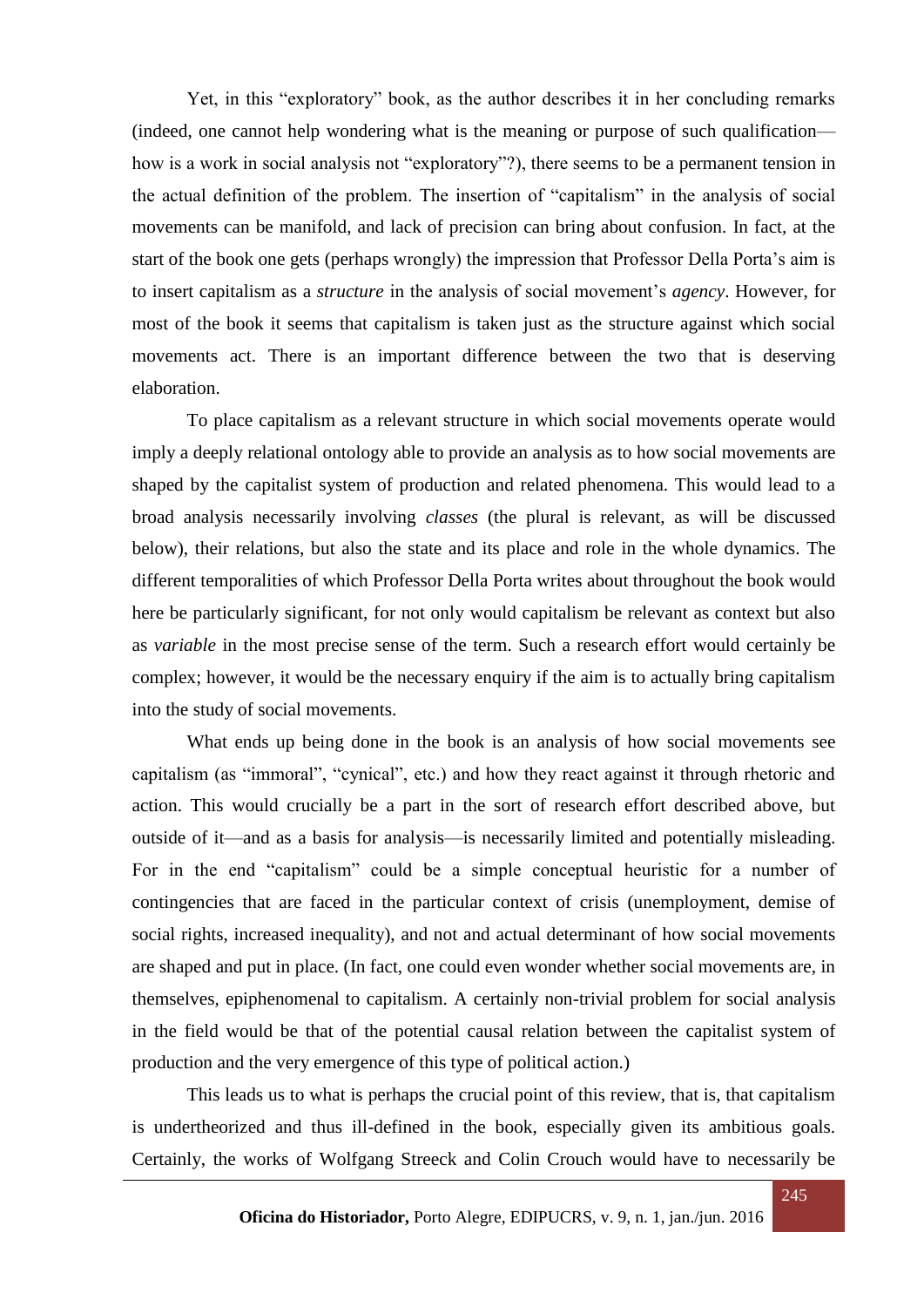considered in an analysis of contemporary capitalism and its relation to democracy. But borrowing from them almost is an acritical way and adding an Oxford dictionary definition is hardly enough for the stated analytical purposes. Especially when there is a broad literature that hinges precisely on the relational character of the system of production, the shape of the political system and the strategies of political action. The works of Nicos Poulantzas, for instance, are not once mentioned and his theoretical frameworks are never used. Gramsci is referred to, but not systematically. And contemporary authors whose works also attempt to make sense of these relations (even if with different emphases), such as Bob Jessop (cf. 2008) or Colin Hay (cf. 2007) are simply absent. This is not, to be sure, some sort of scholastic critique. Citing these authors would not be a necessary step for a study of this kind. Nevertheless, it seems clear that in their works Professor Della Porta would quite probably be able to find elements to build a more suited analytical lens. In particular, a short book written by Poulantzas in 1975 titled "La Crise des Dictatures", which focused on the transitions to democracy in Portugal, Spain and Greece, would be of particular pertinence. Though it could hardly be inserted in the "social movements" literature, this work attempts (one could say with a certain degree of success) at placing the mobilization for democracy in relation with the state apparatus, the particular forms of capitalism that the different countries face, and also their place in the world economy, something to which Professor Della Porta also gives some importance<sup>1</sup>.

This work of Nicos Poulantzas allows a bridge to one other aspect in "Social Movements in Times of Austerity" that deserves attention. In fact, even though he was dealing with three countries whose similarities are pronounced, and which are even today depicted as a cluster of countries in many types of analysis, from the welfare state literature to the recent works on the Eurozone crisis, Poulantzas was careful to look at the important differences. The similarities were somehow acknowledged in the fact that they were the three treated in the same oeuvre—the difficult, empirical step was to see in what exactly they were particular and how those particularities made a difference. In a way, Professor Della Porta's book does the opposite. Although there is a quick reference to the work of Hall and Soskice on Varieties of Capitalism (2001), all the cases are somehow treated equally in the analysis. It is quite difficult to accept that the same phenomenon is actually taking place in Spain, in Egypt, and in the USA. Certainly, all these countries (and many others) were hit by the global

**.** 

<sup>&</sup>lt;sup>1</sup> It is also in this work that Poulantzas provides one of the most succinct yet accurate explanations of his broad state theory, presenting the state not as a Weberian *entity* or as a Marxist *thing*, but rather as a *relation* ("l'État est un rapport").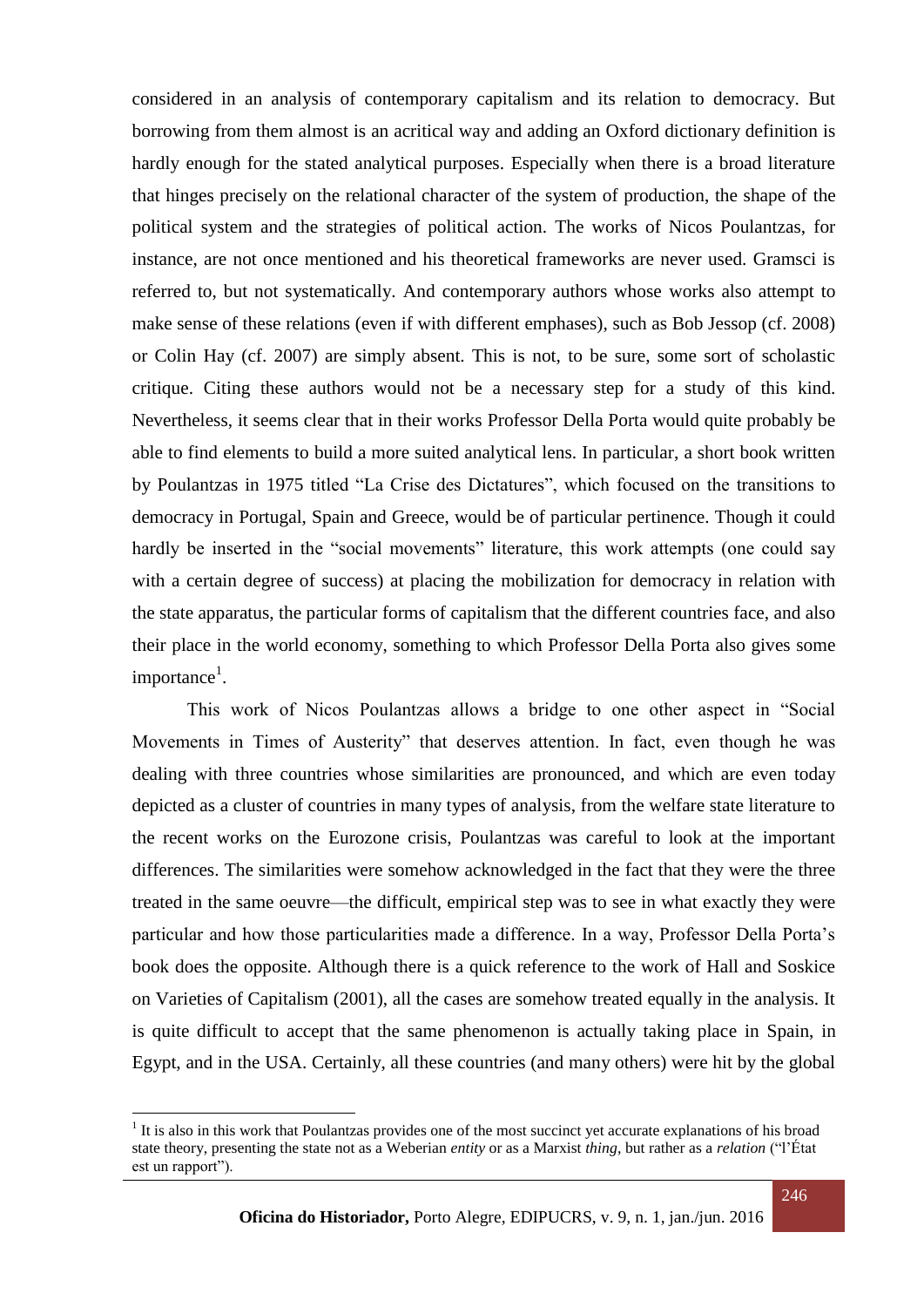financial crisis. Moreover, it would not be completely absurd to assume that the material hardship that citizens of all these countries faced would make them more leaning towards mobilization and will to change. Yet, the similarities do not go much further. For instance, the motto "lo llaman democracia y no lo es" ("they call it democracy, but it is not") makes perfect sense to aggregate much of the protest in southern Europe. But who exactly was calling Mubarak's regime a democracy?

This would not be a problem if this was an actually comparative analysis, but for the most of the book it is not. Professor Della Porta is aware of the need for this comparative lens. In her own words,

> "[W]hile I pointed at the fact that the same global crisis took very different forms in different countries, much more systematic comparison are [sic] needed between the core and the periphery of capitalism as well as within them. If I suggested to look at anti-austerity movements in Latin America and research about them as a source of inspiration to understand recent anti-austerity movements at the core of the capitalist system and at the Arab Spring as, at least in part, moved by similar claims, the different dynamics in the different peripheries should be comparatively addressed. The example of Latin America also pointed at the interactions between markets and politics, capitalist evolution and state evolution (…). Also at the world-systems core, on which the reflection on variety of capitalism focused, research is needed to compare social movements within coordinated versus market-oriented forms of capitalism in their evolution within the great recession of neo-liberalism." (p. 223)

This very well organized research agenda could not be more accurate and attention to these aspects as well as others would have made "Social Movements in Times of Austerity" a landmark not only in social movements studies, but also in the old and difficult endeavour of understanding capitalist dynamics. However, and though in the concluding section the reader gets the sense that Professor Della Porta is well aware of most of the limitations of the book, one can hardly understand this difficult paradox: the author is conscious of what a research of this kind needs (e.g., the relation between structure and agency, the role of temporality, the complexity of the system of production), but knowingly fails to take them into systematic consideration. The degree of success in doing *that* must be the key criterion of assessment of this book, for tackling *that* problem was the goal set at the start.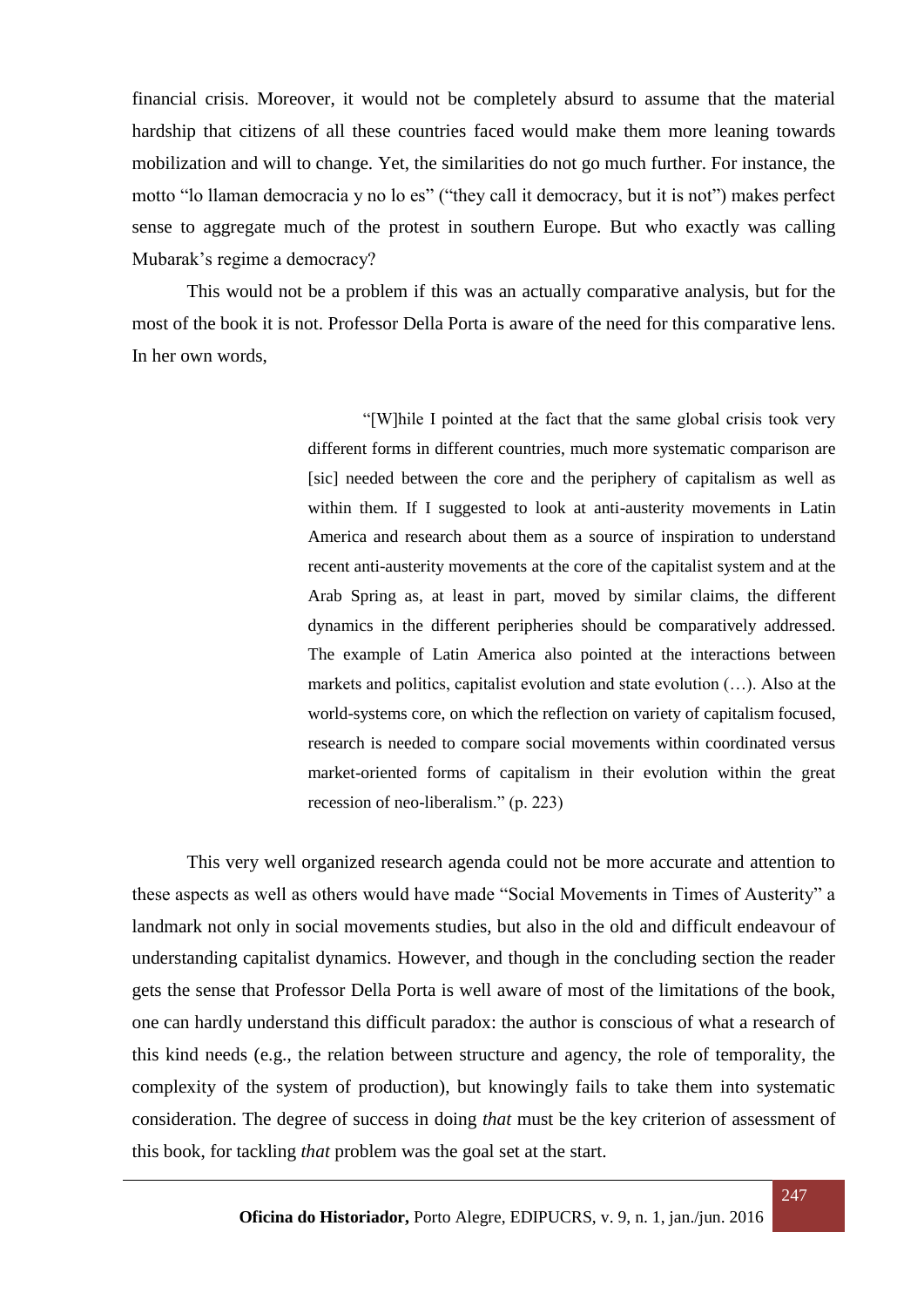Nevertheless, there is one partial goal that is very well achieved, and that is the characterization of rise of a class that, in many respects, has been the main driver of contentious politics in the last few years: the "precariat". Indeed, to understand contemporary politics and the social movements that ensued from the global financial crisis, one has to understand how a large cohort is nowadays placed in capitalism. This is a generation of generally educated young people that were raised under the belief that the pursuit of good education would be an almost guaranteed entry into the labour market, but ended up facing unemployment and underemployment. Most of them have little career prospects, even though they are generally highly qualified, not only in having high degrees of education, but also because they know more languages, travelled perhaps more than their parents and grandparents, and through new technologies of communication have a tendency towards a bigger awareness of world issues. This depiction, in fact this aggregation around the oldfashioned term "class" is one of the keystones of Professor Della Porta's book. Furthermore, the analysis of its relation with old labour movements brings the reader back to a framework of social coalitions and political struggle that has been generally absent from mainstream political analysis. All that must be saluted. Lacking, though, is the place of these classes in a system of classes. Because if one adopts a framework of class struggle (and by looking at the political action of one class, that is exactly what one is doing), it is of absolute necessity to understand the rest of the class system. In particular, the role of capital. That reflection is generally absent.

Apart from these aspects, "Social Movements in Times of Austerity" provides an important empirical overview of what these movements—from Occupy to the makers of the Arab Spring—have represented in their respective polities for the past years. A lot has changed and taking stock of that change is imperative. Who would imagine some 5 years ago that the Spanish election would have arrived at such stalemate, with new parties born out of social movements changing the whole game? Who would have thought that Syriza could actually form government twice? And more drastically, who would have thought that the Middle East and North Africa would go through the absolutely dramatic changes that have unfolded recently? Looking at all of this is certainly a noteworthy research effort for which Professor Della Porta must be praised. In fact, given her previous work on this sort of empirical analysis, one would expect nothing but a good depiction of these events.

In sum, this review, more than a typical broad assessment of the book, which would end up being somehow banal, has attempted at an actual contribution to the research effort to which the author dedicated herself. The book did not, unfortunately, succeed at a systematic